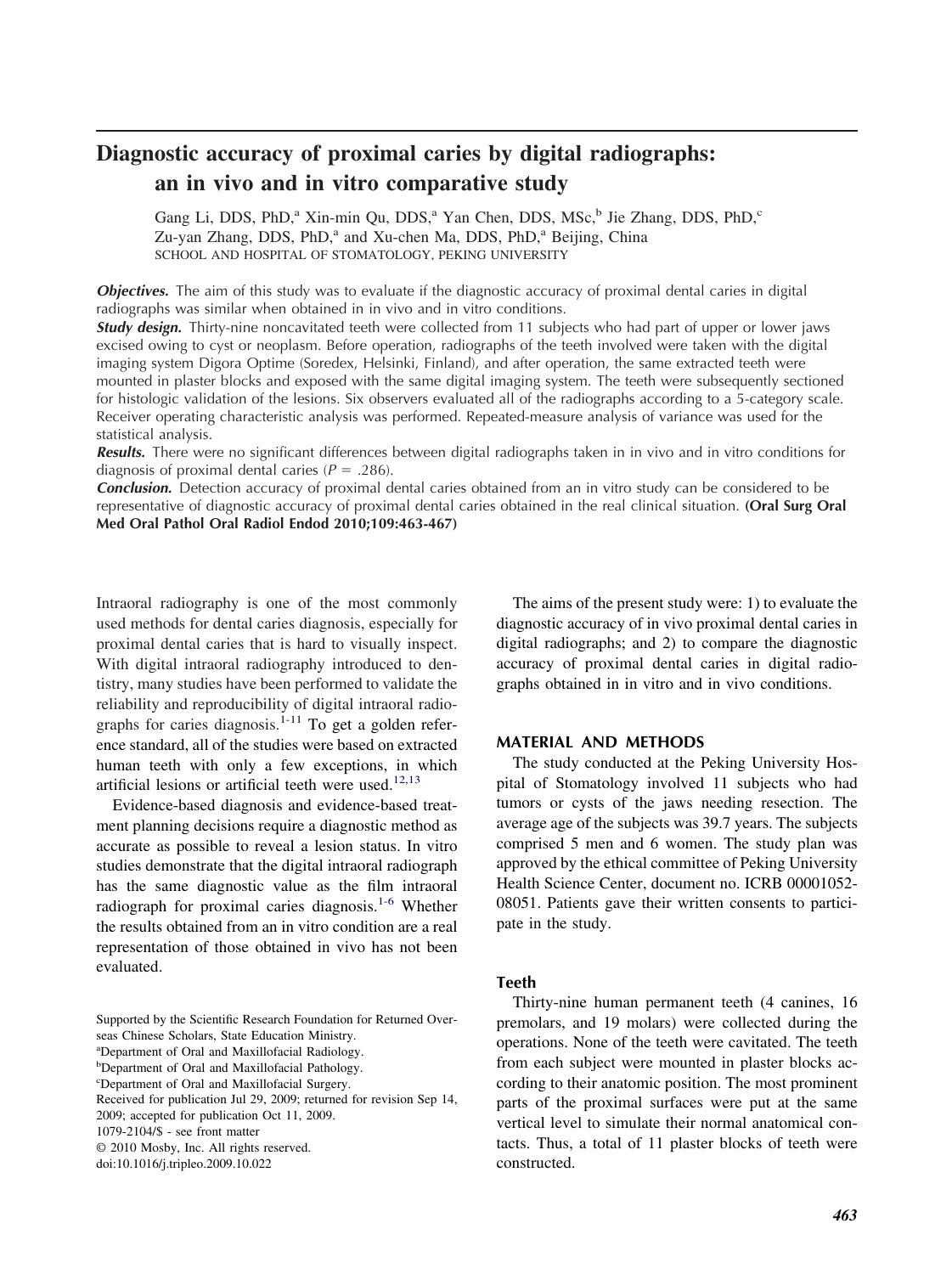

Fig. 1. Photo of a specially designed holder that enables standard projection geometry.

# **Test radiographs**

Test radiographs were made in the Department of Oral and Maxillofacial Radiology, Peking University School and Hospital of Stomatology. The X-ray unit used was MinRay (Soredex, Tuusula, Finland) with a spot size of 0.7 mm, 2 mm Al filtration, and constant nominal tube potential selectable at either 60 kVcp or 70 kVcp. Before surgical removal of the teeth, the in vivo test radiographs were made with the digital intraoral radiographic system Digora Optime (Soredex) at exposure settings of 60 kVcp, 7 mA, and 0.25 s for premolars and 0.32 s for molars. Proprietary storage phosphor plates (SPP) were used to record the image.

To mimic the real exposure conditions, the test radiographs of tooth bolcks were taken with the same digital intraoral radiograpic system Digora Optime and the proprietary SPP at the same exposure settings, i.e., 60 kVcp, 7 mA, and 0.25 s for premolars and 0.32 s for molars. A 2.0-cm-thick acrylic phantom was put in front of the tooth blocks to simulate soft tissues. For reproducibility, the blocks were placed in a specially designed holder that enabled standard projection geometry (Fig. 1).

The SPPs were immediately scanned after exposure with the proprietary software DfW v. 2.5. The selected scanning resolution was 400 dpi, which was called "high" resolution in the software. The raw data images were subsequently processed with the proprietary default processing algorithm and saved as 8-bit images.

# **Viewing**

Six observers who had experience of caries diagnosis were employed in the present study. Each observer evaluated both series of radiographs independently with respect to proximal carious lesions. The radiographs





Fig. 2. **A,** Sample preoperation image of a patient. **B,** Sample postoperation image of the same patient. Teeth were mounted in a plaster block.

were displayed on a flat-panel TFT color PC monitor. The screen resolution was  $1,280 \times 960$  and display ratio 1:1. Before viewing, brightness and contrast of the monitor was calibrated by one of the investigators using the SMPTE test pattern that is included in the Dental-Eye software (DentalEye, Stockholm, Sweden). Additional adjustment of brightness and contrast of the displayed image by the observer was not allowed. To display the radiographs serially, the ACDSee v. 3.0 (ACD Systems International, British Columbia, Canada) software package was used. The order in which the radiographs were presented was individually randomized for each observer. Examples of the radiographs taken from the patient and the tooth block are shown in Fig. 2.

Viewing took place in a room with dimmed light. The observers had no prior information about the number of carious lesions. For intraobserver variance analysis, 1 observer reassessed 1 series of radiographs 2 weeks later.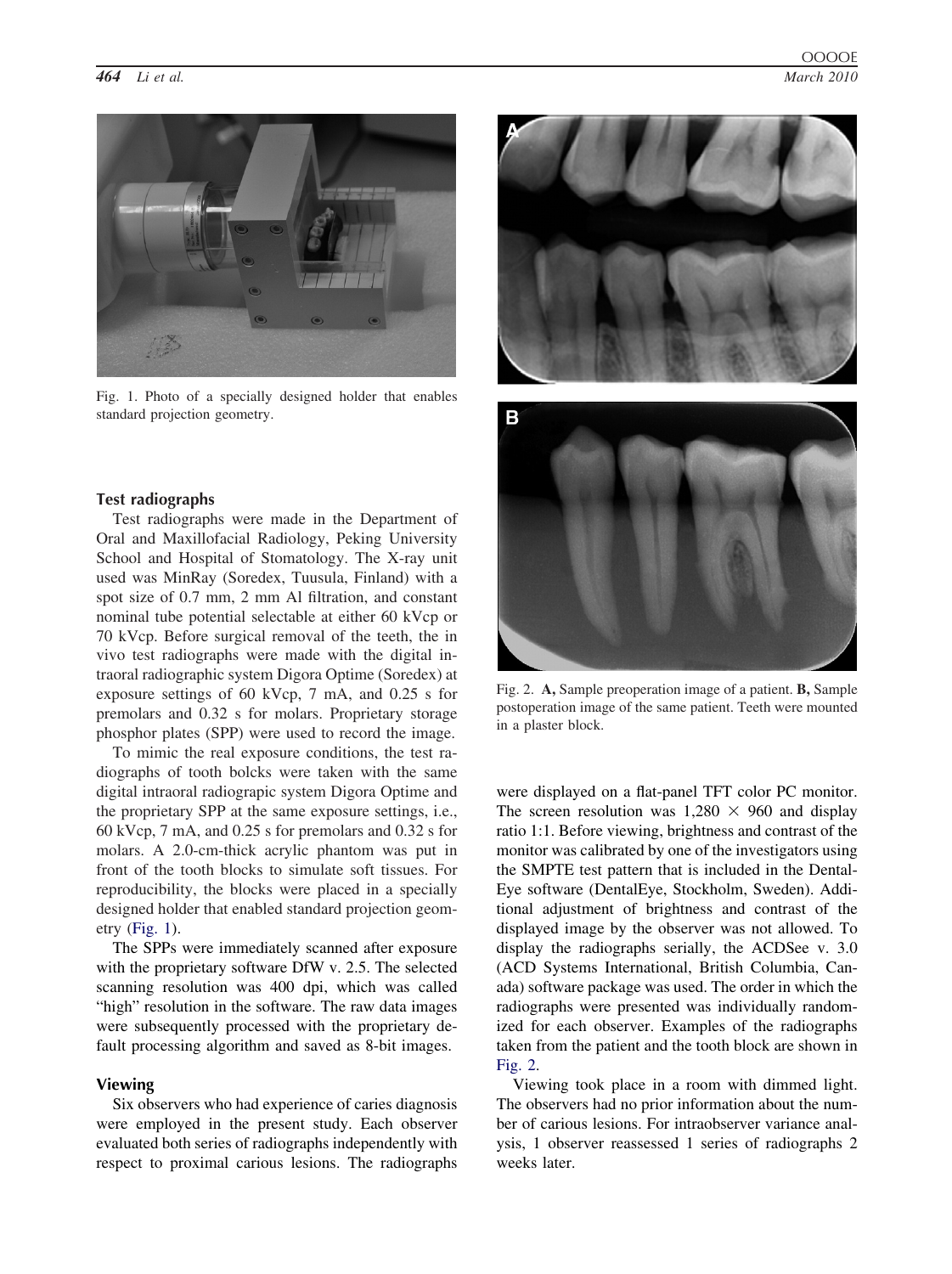*Volume 109, Number 3 Li et al. 465*

| Table I. Histologic analysis of tooth surfaces |  |
|------------------------------------------------|--|
|------------------------------------------------|--|

|                        |    | %    |
|------------------------|----|------|
| Sound                  | 37 | 47%  |
| Caries in outer enamel | 24 | 31%  |
| Caries in inner enamel |    | 9%   |
| Dentin caries          | 10 | 13%  |
| Total                  | 78 | 100% |

Using the following scale, the observers were instructed to rate their level of confidence about the presence or absence of carious lesions on the proximal surfaces of the teeth:

- $1 =$  definitely no caries.
- $2 =$  probably no caries.
- $3 =$  questionable.
- $4 =$  probably caries.
- $5 =$  definitely caries.

## **Histologic validation**

When all radiographs had been made, the teeth were cut into  $700$ - $\mu$ m-thick slices and examined with an  $\times$ 10 magnifying stereomicroscope by 2 investigators. The lesions were defined by the extension of a whitish decalcified zone or a brown zone extending in the direction of the proximal pulp chamber. The following 4-point scale was used for histologic categorization:  $0 =$  sound;  $1 =$  caries in the outer half of the enamel;  $2 =$  caries in the inner half of the enamel and reaching but not crossing the enameldentin junction;  $3 =$  caries into dentin.

## **ROC analysis**

With the histologic examination as reference standard, each observer performance was subsequently converted into a receiver operating characteristic (ROC) curve with the program Rockit 0.9B (beta version; University of Chicago, Chicago, IL). The maximum likelihood parameters were determined and the area under each ROC curve  $(A_7)$  calculated.

#### **Statistical analysis**

Repeated-measure analysis of variance was used to analyze  $A<sub>z</sub>$  values from each observer and inter- and intraobserver variances, with  $\alpha = 0.05$ .

# **RESULTS**

Histologic examination revealed that of the 78 proximal surfaces, 37 were sound, 24 showed caries in the outer half of the enamel and 7 in the inner half of enamel, and 10 had dentin caries (Table I).

Figure 3 shows the ROC curves from the combined observer performances. The ROC curve is higher for



Fig. 3. Receiver operating characteristic (ROC) curve obtained from combined observer performance. *FPF,* False positive fraction; *TPF,* true positive fraction.

**Table II.** Areas under the receiver operating characteristic curves  $(A<sub>z</sub>$  values) from each observer

| <i><b>Observer</b></i> | In vivo | In vitro |
|------------------------|---------|----------|
|                        | 0.57    | 0.61     |
| 2                      | 0.58    | 0.58     |
| 3                      | 0.62    | 0.48     |
| 4                      | 0.69    | 0.68     |
| 5                      | 0.59    | 0.53     |
| 6                      | 0.53    | 0.51     |
| Mean                   | 0.60    | 0.57     |
| <b>SD</b>              | 0.05    | 0.07     |

the digital radiographs obtained under the in vivo than under the in vitro conditions.

Table II shows the area under the ROC curve from each observer. Generally, the  $A<sub>z</sub>$  values for radiographs taken in patients is larger than those made for the extracted teeth with 1 exception (observer 1). The mean  $A<sub>z</sub>$  values for the radiographs made on subjects was 0.60, and the  $A<sub>z</sub>$  values for the radiographs made on the extracted teeth was 0.57. No significant difference was found between the observer performances ( $P = .286$ ). The standard deviations of the  $A<sub>z</sub>$  values were 0.05 and 0.07 for the radiographs made in vivo and in vitro conditions, respectively.

Inter- and intraobserver variance analysis revealed that there was no significant difference between observers ( $P = .63$ ) and within observer ( $P = .33$ ) for diagnosis of proximal dental caries.

# **DISCUSSION**

With the introduction of digital intraoral radiography to dentistry, many studies have been performed to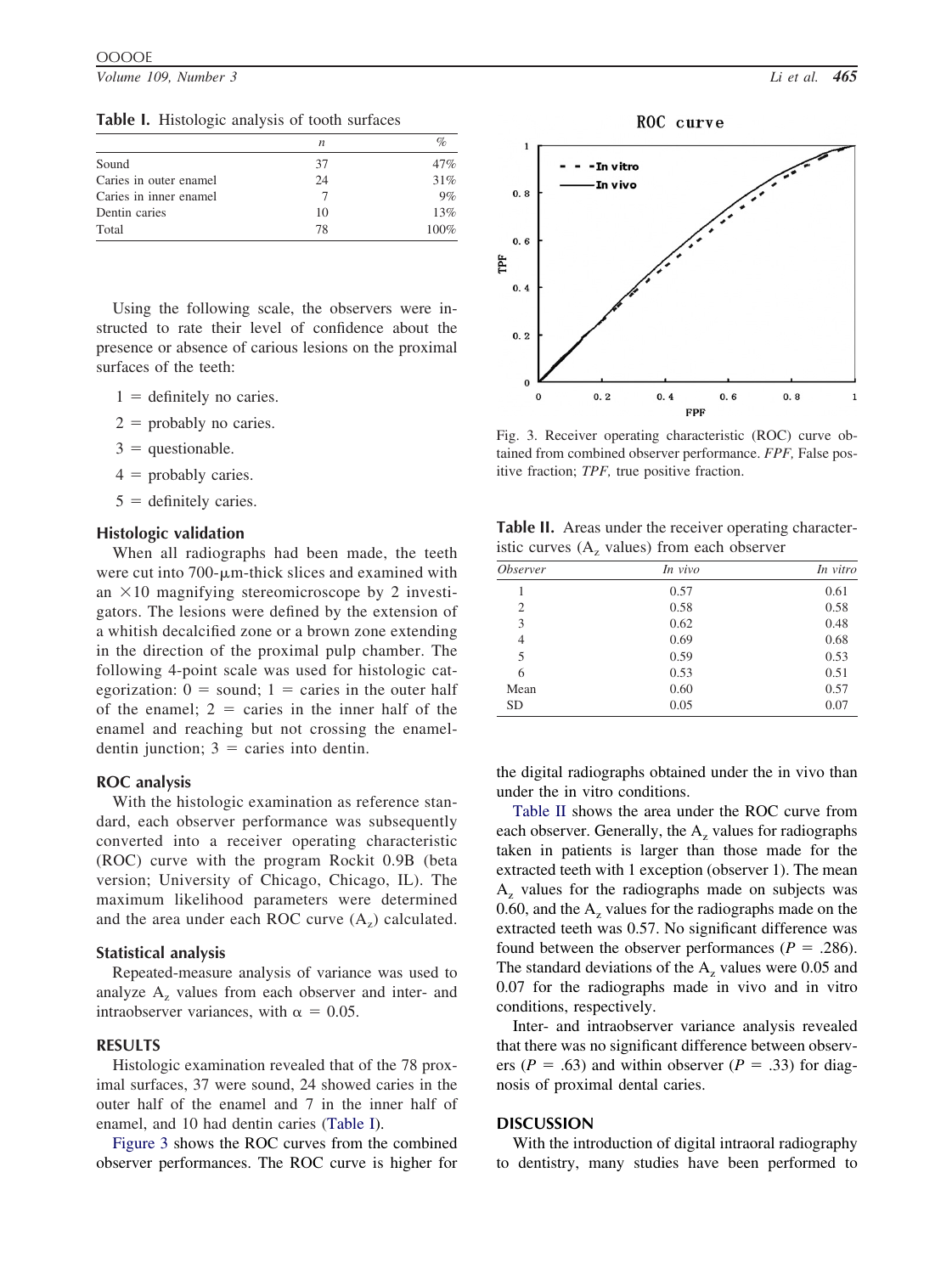<span id="page-3-0"></span>validate the reproducibility and reliability of digital intraoral radiography for dental caries diagnosis, especially for proximal dental caries. $1-11$  Although the results demonstrate that digital intraoral radiography has a detection accuracy similar to film intraoral radiography regarding dental carious lesions, $1-6$  the studies have been largely performed in the laboratory, i.e., in an in vitro condition. Therefore, the question arose of whether the results obtained under such in vitro conditions are a real representation of those obtained from radiographs made in vivo in actual patients.

One in vivo study demonstrated that the caries depth on SPP images was underestimated compared with film-based images. $14$  However, the reference standard used in that study was a consensus of a panel of 4 experts using bitewing film images. Wenzel and Hintze<sup>15</sup> indicated in their review that a gold standard should be reproducible, independent of the diagnostic method under evaluation, and reflect the pathoanatomic appearance of the disease. A reference standard obtained from a consensus of a panel of experts by reading bitewings might not fully disclose the real status of the lesions given no histologic proof.

A comparative study of clinical and laboratory radiographic dental caries diagnosis was performed by Hintze and Wenzel.<sup>[16](#page-4-0)</sup> In that study, 130 teeth (122 of which were third molars) were imaged before and after extraction. The results revealed that the diagnostic accuracy of film-based radiograph was as accurate under clinical conditions as when standardized in the laboratory. The caries diagnostic accuracy of digital radiography was not evaluated.

In the present study, the bitewing technique was used when the radiographs were taken from the patients, and the parallel technique was used for the laboratory radiographs. The  $+8$ - to  $+10$ -degree angulations for projecting bitewing radiographs may have an effect on the appearance of the proximal dental caries. However, earlier studies have revealed that a few degrees of horizontal and vertical angulations has no impact on quantitative evaluations of periodontal disease and root canal length, $17-19$  nor therefore to dental caries diagnosis.

The present study showed that the diagnostic accuracy for proximal dental caries as defined by  $A<sub>z</sub>$  values was not significantly different between the radiographs of the same teeth made clinically in the subjects and in the laboratory in vitro after removal.

Considering the above findings, the conclusion may be made that regarding proximal dental caries diagnosis, detection accuracy obtained from an in vitro study can be considered to be representative of diagnostic accuracy obtained in the real clinical condition.

The authors thank the observers who participated in the radiographic assessment.

#### **REFERENCES**

- 1. Hintze H, Wenzel A, Jones C. In vitro comparison of D- and E-speed film radiography, RVG, and Visualix digital radiography for the detection of enamel approximal and dentinal occlusal caries lesions. Caries Res 1994;28:363-7.
- 2. Moystad A, Svanaes DB, Risnes S, Larheim TA, Grondahl HG. Detection of approximal caries with a storage phosphor system. A comparison of enhanced digital images with dental X-ray film. Dentomaxillofac Radiol 1996;25:202-6.
- 3. White SC, Yoon DC. Comparative performance of digital and conventional images for detection of proximal surface caries. Dentomaxillofac Radiol 1997;26:32-8.
- 4. Syriopoulos K, Sanderink GC, Velders XL, van der Stelt PF. Radiographic detection of approximal caries: a comparison of dental films and digital imaging systems. Dentomaxillofac Radiol 2000;29:312-8.
- 5. Hintze H, Wenzel A, Frydenberg M. Accuracy of caries detection with four storage phosphor systems and E-speed radiographs. Dentomaxillofac Radiol 2002;31:170-5.
- 6. Castro VM, Katz JO, Hardman PK, Glaros AG, Spencer P. In vitro comparison of conventional film and direct digital imaging in the detection of approximal caries. Dentomaxillofac Radiol 2007;36:138-42.
- 7. Schulte AG, Wittchen A, Stachniss V, Jacquet W, Bottenberg P. Approximal caries diagnosis after data import from different digital radiography systems: interobserver agreement and comparison to histological hard-tissue sections. Caries Res 2008; 42:57-61.
- 8. Shi XQ, Li G. Detection accuracy of approximal caries by black-and-white and color-coded digital radiographs. Oral Surg Oral Med Oral Pathol Oral Radiol Endod 2009;107:433-6.
- 9. Hellén-Halme K, Petersson A, Warfvinge G, Nilsson M. Effect of ambient light and monitor brightness and contrast settings on the detection of approximal caries in digital radiographs: an in vitro study. Dentomaxillofac Radiol 2008;37:380-4.
- 10. Haiter-Neto F, dos Anjos Pontual A, Frydenberg M, Wenzel A. Detection of noncavitated approximal caries lesions in digital images from seven solid-state receptors with particular focus on task-specific enhancement filters. An ex vivo study in human teeth. Clin Oral Investig 2008;12:217-23.
- 11. Araki K, Matsuda Y, Seki K, Okana T. Effect of computer assistance on observer performance of approximal caries diagnosis using intraoral digital radiography. Clin Oral Investig. Published online June 26, 2009.
- 12. Nair MK, Tyndall DA, Ludlow JB, May K, Ye F. The effects of restorative material and location on the detection of simulated recurrent caries. A comparison of dental film, direct digital radiology and tuned aperture computed tomography. Dentomaxillofac Radiol 1998;27:80-4.
- 13. Cederberg RA, Frederiksen NL, Benson BW, Shulman JD. Effect of different background lighting conditions on diagnostic performance of digital and film images. Dentomaxillofac Radiol 1998;27:293-7.
- 14. Versteeg KH, Sanderink GC, Velders XL, van Ginkel FC, van der Stelt PF. In vivo study of approximal caries depth on storage phosphor plate images compared with dental X-ray film. Oral Surg Oral Med Oral Pathol Oral Radiol Endod 1997;84:210-3.
- 15. Wenzel A, Hintze H. The choice of gold standard for evaluating tests for caries diagnosis. Dentomaxillofac Radiol 1999;28: 132-6.